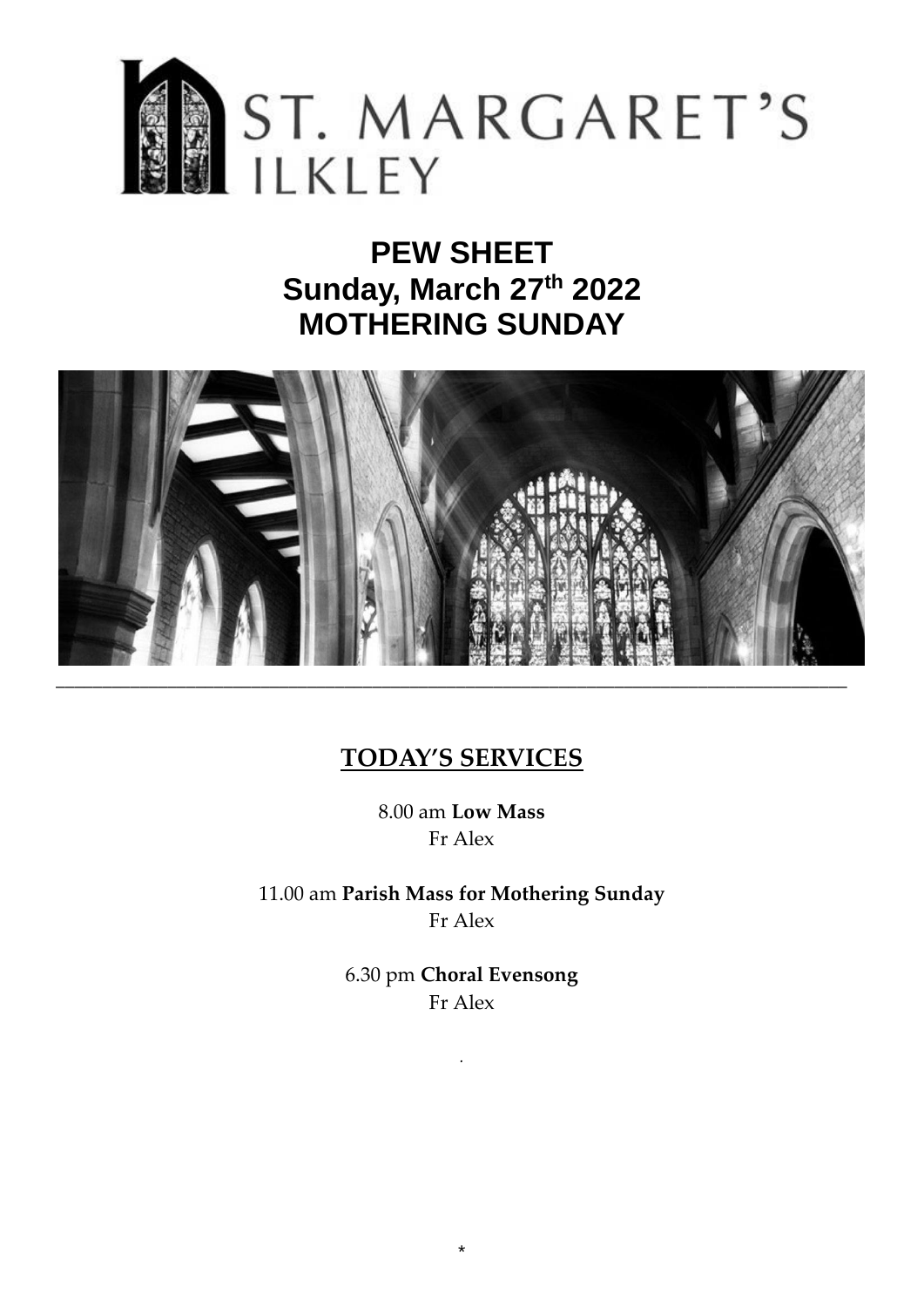# **8.00 AM LOW MASS THE FOURTH SUNDAY OF LENT**

*Collect* Merciful Lord, absolve your people from their offences, that through your bountiful goodness we may all be delivered from the chains of those sins which by our frailty we have committed; grant this, heavenly Father, for Jesus Christ's sake, our blessed Lord and Saviour, who is alive and reigns with you, in the unity of the Holy Spirit, one God, now and for ever. **Amen.**

## *First Reading Joshua 5. 9 – 12*

The Lord said to Joshua, 'Today I have rolled away from you the disgrace of Egypt.' And so that place is called Gilgal to this day. While the Israelites were encamped in Gilgal they kept the passover in the evening on the fourteenth day of the month in the plains of Jericho. On the day after the passover, on that very day, they ate the produce of the land, unleavened cakes and parched grain. The manna ceased on the day they ate the produce of the land, and the Israelites no longer had manna; they ate the crops of the land of Canaan that year.

### *Psalm 32 Beati, quorum*

| $\mathbf{1}$   | Happy the one whose trans- $ $ gression $\cdot$ is for- $ $ given,                                  |
|----------------|-----------------------------------------------------------------------------------------------------|
|                | and $ -$ whose $  \sin is  $ covered.                                                               |
| 2              | Happy the one to whom the Lord im- putes no   guilt,                                                |
|                | and in whose $ $ spirit $\cdot$ there $ $ is no $ $ guile.                                          |
| 3              | For I   held my   tongue;                                                                           |
|                | my bones wasted away through my $\mid$ groan-ing $\mid$ all the $\cdot$ day $\mid$ long.            |
| $\overline{4}$ | Your hand was heavy upon me   day and   night;                                                      |
|                | my moisture was dried up $ $ like the $ $ drought in $ $ summer.                                    |
| 5              | Then I ac- $\vert$ knowledged $\cdot$ my $\vert$ sin to you                                         |
|                | and my in-liqui-ty $I \mid$ did not $\mid$ hide.                                                    |
| 6              | I said, 'I will confess my trans- gressions · to the   Lord,'                                       |
|                | and you for- $\lg$ ave the $\lg$ guilt of $\cdot$ my $\lg$ in.                                      |
| 7              | Therefore let all the faithful make their prayers to you in $\vert$ time of $\vert$ trouble; in the |
|                | great $\vert$ water $\cdot$ flood, it $\vert$ shall not $\vert$ reach them.                         |
| 8              | You are a place for me to hide in; * you pre- serve me $\cdot$ from   trouble;                      |
|                | you sur-1 round me $\cdot$ with 1 songs of $\cdot$ de-1 liverance.                                  |
| 9              | 'I will instruct you and teach you in the $\vert$ way that $\cdot$ you should $\vert$ go;           |
|                | I will   guide you   with my   eye.                                                                 |
| 10             | 'Be not like horse and mule which have no   un-der-   standing;                                     |
|                | whose mouths must be held with bit and bridle,                                                      |
|                | or   else they · will   not stay   near you.'                                                       |
| 11             | Great tribulations re- $ \text{main} \cdot \text{for the } \vert$ wicked,                           |
|                | but mercy embraces $\vert$ those who $\vert$ trust in $\cdot$ the $\vert$ Lord.                     |
|                |                                                                                                     |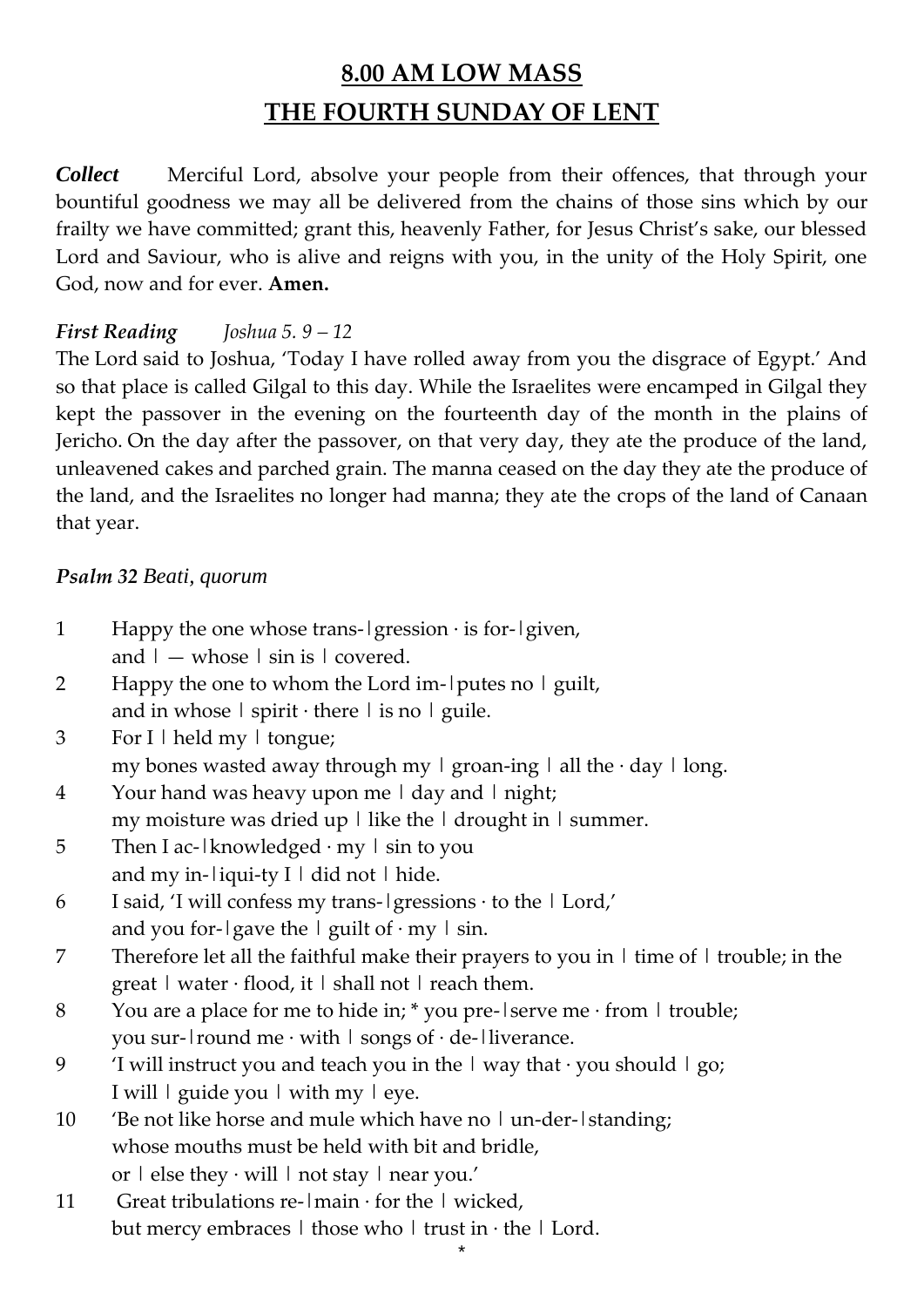12 Be glad, you righteous, and  $|$  rejoice in  $\cdot$  the  $|$  Lord; shout for  $|$  joy, all  $\cdot$  who are  $|$  true of  $|$  heart.

#### *Gospel Acclamation*

Glory and praise to you, O Christ.

The Lord is a great God, O that today you would listen to his voice. Harden not your hearts.

*All Glory and praise to you, O Christ.*

#### *Gospel Reading Luke 15.1–3, 11b–32*

Now all the tax-collectors and sinners were coming near to listen to him. And the Pharisees and the scribes were grumbling and saying, 'This fellow welcomes sinners and eats with them.' So he told them this parable: Then Jesus said, 'There was a man who had two sons. The younger of them said to his father, "Father, give me the share of the property that will belong to me." So he divided his property between them. A few days later the younger son gathered all he had and travelled to a distant country, and there he squandered his property in dissolute living. When he had spent everything, a severe famine took place throughout that country, and he began to be in need. So he went and hired himself out to one of the citizens of that country, who sent him to his fields to feed the pigs. He would gladly have filled himself with the pods that the pigs were eating; and no one gave him anything. But when he came to himself he said, "How many of my father's hired hands have bread enough and to spare, but here I am dying of hunger! I will get up and go to my father, and I will say to him, 'Father, I have sinned against heaven and before you; I am no longer worthy to be called your son; treat me like one of your hired hands.' " So he set off and went to his father. But while he was still far off, his father saw him and was filled with compassion; he ran and put his arms around him and kissed him. Then the son said to him, "Father, I have sinned against heaven and before you; I am no longer worthy to be called your son." But the father said to his slaves, "Quickly, bring out a robe—the best one—and put it on him; put a ring on his finger and sandals on his feet. And get the fatted calf and kill it, and let us eat and celebrate; for this son of mine was dead and is alive again; he was lost and is found!" And they began to celebrate. 'Now his elder son was in the field; and when he came and approached the house, he heard music and dancing. He called one of the slaves and asked what was going on. He replied, "Your brother has come, and your father has killed the fatted calf, because he has got him back safe and sound." Then he became angry and refused to go in. His father came out and began to plead with him. But he answered his father, "Listen! For all these years I have been working like a slave for you, and I have never disobeyed your command; yet you have never given me even a young goat so that I might celebrate with my friends. But when this son of yours came back, who has devoured your property with prostitutes, you killed the fatted calf for him!" Then the father said to him, "Son, you are always with me, and all that is mine is yours. But we had to celebrate and rejoice, because this brother of yours was dead and has come to life; he was lost and has been found." '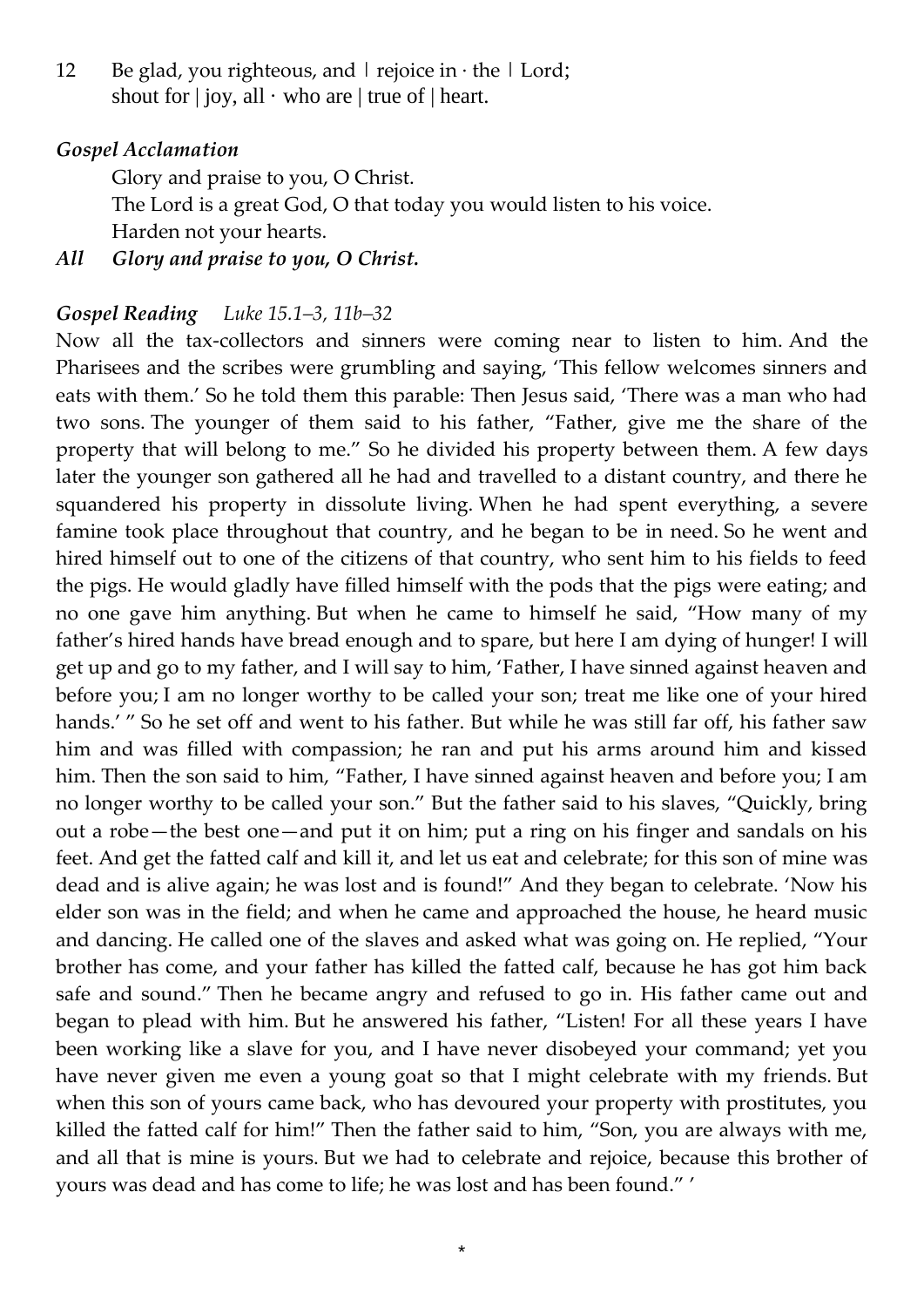#### *Homily Fr Alex*

**Post Communion Prayer** Lord God, whose blessed Son our Saviour gave his back to the smiters and did not hide his face from shame: give us grace to endure the sufferings of this present time with sure confidence in the glory that shall be revealed; through Jesus Christ our Lord. **Amen.**

# **6.30 PM CHORAL EVENSONG**

*\_\_\_\_\_\_\_\_\_\_\_\_\_\_\_\_\_\_\_\_\_\_\_\_\_\_\_\_\_\_\_\_\_\_\_\_\_\_\_\_\_\_\_\_\_\_\_\_\_\_\_\_\_\_\_\_\_\_\_\_\_\_\_\_\_\_\_\_\_\_\_\_\_\_\_*

| <b>Hymns</b>    | 61, 358 (ii), 357                                       |
|-----------------|---------------------------------------------------------|
| Psalm           | 32                                                      |
| <b>Setting</b>  | Dyson in F Anthem Gibbons: Almighty and everlasting God |
| <b>Readings</b> | Joshua 5.9 – 12 Luke 15. 1 – 3, 11b - end               |
| Homily          | Fr Alex                                                 |
| Organ           | Postlude Rathbone: Prelude on 'Rievaulx                 |
|                 |                                                         |

### **In our Prayers**

#### **Years' Mind**

| Sunday   | Thomas William Nightingale                       |
|----------|--------------------------------------------------|
| Monday   | Beryl McLaughlan, Raymond Mason                  |
| Thursday | Clarence Ellis                                   |
| Saturday | Emily Graham, Susan Elizabeth Terry, Bryan Anson |

**Please pray for the sick:** Trevor Allen, Anna-Karin, Jacky Banyard, Jane Clarke, John Corbett, Brian and Julie Holmes, Fr Garth Kellett, Anna Lickley, Charlotte Lockhart, David Scottow, Simon Shillabeer, Molly Sunderland, Vivienne Swindells, Dee Syratt, Elizabeth Waterhouse, Gerry Whittington, Edna Wickstead.

*\_\_\_\_\_\_\_\_\_\_\_\_\_\_\_\_\_\_\_\_\_\_\_\_\_\_\_\_\_\_\_\_\_\_\_\_\_\_\_\_\_\_\_\_\_\_\_\_\_\_\_\_\_\_\_\_\_\_\_\_\_\_\_\_\_\_\_\_\_\_\_\_\_*

# **FORTNIGHTLY CHURCH DIARY**

### **Morning Prayer at 7.45 am and Evening Prayer at 5.15 pm daily (Tuesday to Friday)**

\*

| Tuesday 29 | 12.45 pm CTI Lent course at Christchurch<br>6.15 pm Contemplative Mass                  | <b>Fr</b> Alex |
|------------|-----------------------------------------------------------------------------------------|----------------|
| Thurs 31   | 9.30 am Staff meeting<br>11.00 am Low Mass with social time<br>7.30 pm First Aid Course | <b>Fr</b> Alex |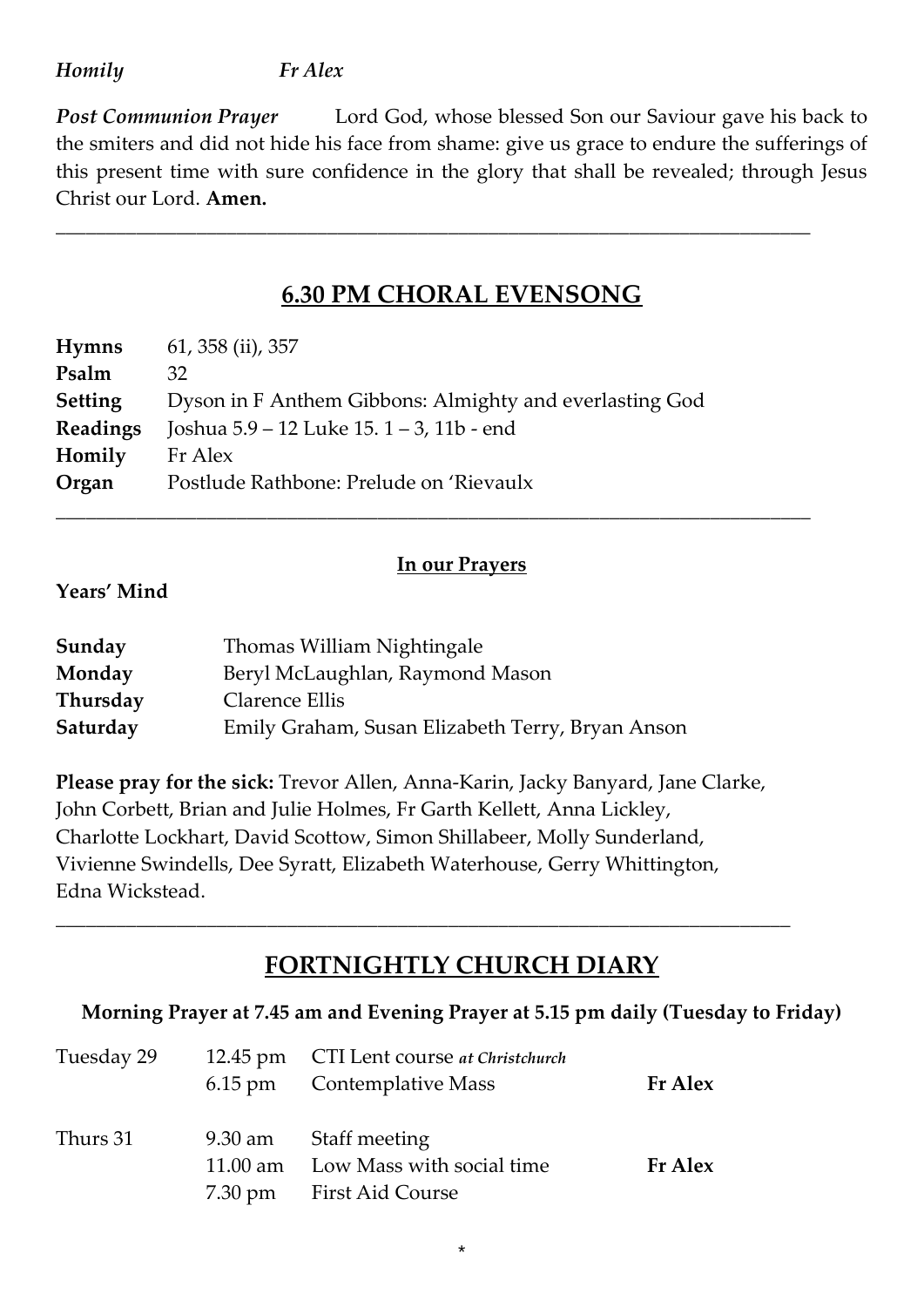| <b>APRIL</b> |            |                                       |                               |
|--------------|------------|---------------------------------------|-------------------------------|
| Fri 1        | 9.30 am    | Playtime                              |                               |
|              | 12.30 pm   | Organ Recital                         |                               |
|              | 2.30 pm    | Stations of the Cross St Margaret's   | Fr Alex                       |
|              | 6.15 pm    | Cant and Dec                          |                               |
|              | 7.00 pm    | <b>SMS</b>                            |                               |
|              | 7.45 pm    | Choir rehearsal                       |                               |
| Sat 2        | 7.30 pm    | Leeds Guild of Singers in concert     |                               |
| Sun 3        | 8.00 am    | <b>Low Mass</b>                       | <b>Fr Alex</b>                |
|              | 9.15 am    | <b>Family Service</b>                 | Fr Alex (H: Catherine Gibson) |
|              | $10.45$ am | <b>Sung Mass</b>                      | <b>Fr Alex</b>                |
|              | 4.45 pm    | Lent Course IV in the hall            |                               |
|              | 6.30 pm    | <b>Choral Evensong</b>                | <b>Fr</b> Alex                |
| Tues 5       | 6.15 pm    | <b>Contemplative Mass</b>             | <b>Fr</b> Alex                |
| Thur 7       | 11.00 am   | Low mass with social time             | <b>Fr Alex</b>                |
| Fri 8        | 7.30 pm    | Stations of the Cross at Sacred Heart |                               |
| Sat 9        | $10.00$ am | Church cleaning                       |                               |
|              | 7.00 pm    | Lecture on the liturgy of Holy        | Fr Alex                       |
|              |            | Week, and Compline                    |                               |

# **NOTICES**

Thank you to everyone who supported this month's Organ Recital which raised £62.70 for the Choir Fund.

The Parish Office will be closed on Tuesday 5<sup>th</sup> to Thursday 7<sup>th</sup> April inclusive for holiday.

## **Mask wearing in Church**

The number of new cases of Covid seems to be going up quite sharply at the moment. We're continuing to encourage people to wear masks in church and in the hall. Masks are available in church if you should forget to bring your own. Please err on the side of caution and stay at home if you feel at all unwell. Symptoms seem to range from full flulike symptoms down to a sore throat and a headache. Please let us know if you need any practical support if you do happen to catch it.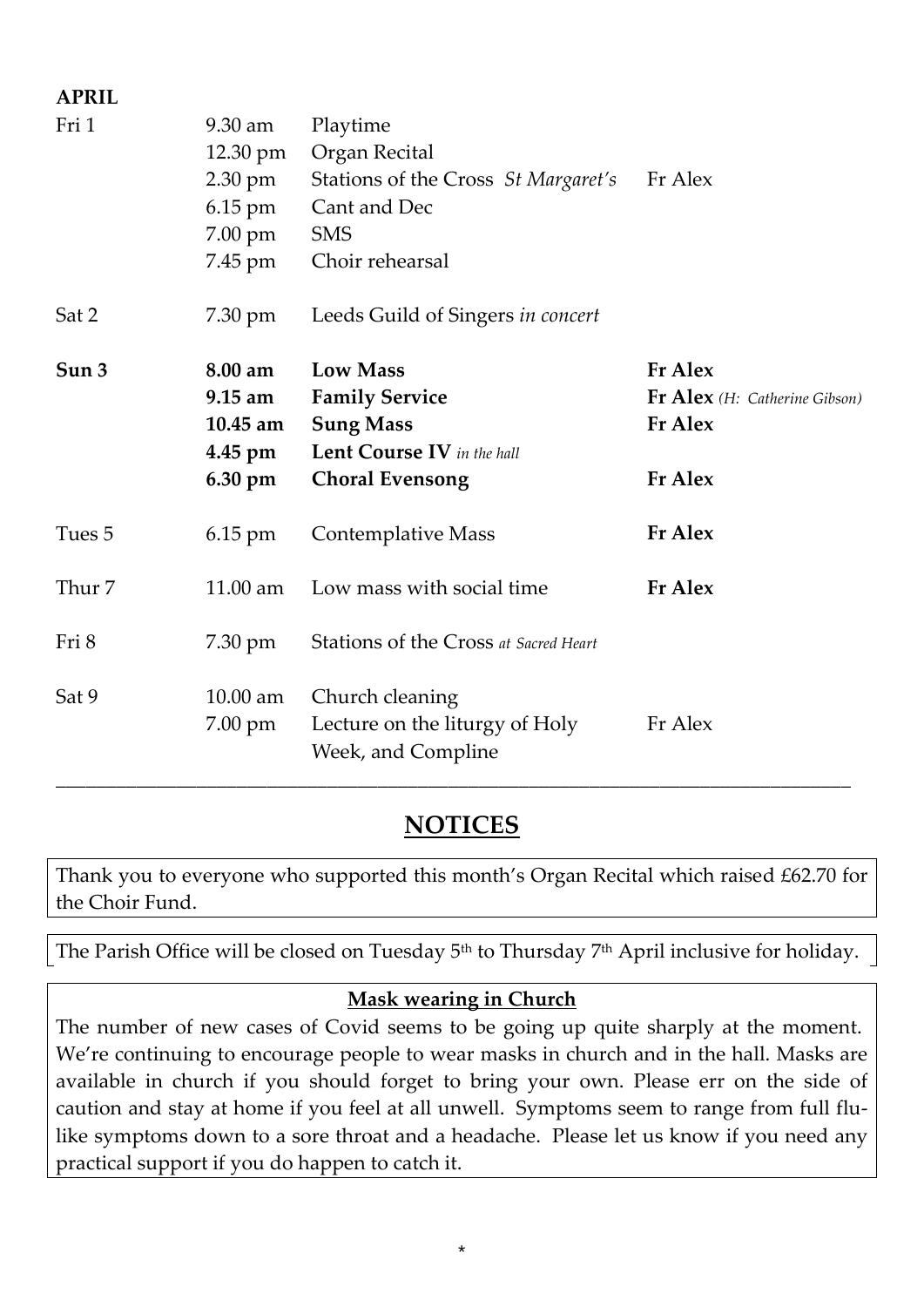### **Stations of the Cross**

# **Fridays through Lent, alternating between St Margaret's and Sacred Heart**

We join with our Roman Catholic brothers and sisters in this joint witness through Lent. When at St Margaret's, Stations will be at 2.30 pm; when at Sacred Heart, Stations will be at 7.30 pm (for locations each week, see the Lent Diary).

# **A Lent Retreat with Bishop Toby Saturday, April 2nd 10.00 am – 1.00 pm Bradford Cathedral**

A quiet morning for everyone to reflect on our life's journey. Coffee served from 9.30 am. To book telephone Carmel Dylak on 0113 353 0290, email [carmel.dylak@leeds.anglican.org](mailto:carmel.dylak@leeds.anglican.org) or just come along.

## **Lent Course**

**Join us on Sunday, April 3rd and 10th for the final sessions of the Lent Course at 4.45 pm** with prayer, reflection, and discussion. We'll finish at about 6.00 pm – there's the opportunity to stay on for a cuppa, and then Evensong at 6.30 pm if you wish.

# **APCM Sunday 24 April 2022**

This year's APCM will be held on Sunday 24 April in the Parish Hall immediately after the church service.

### **Reports**

Reports will be available two weeks prior to the meeting, therefore could I ask that all those who wish to submit reports relating to the activities of their groups, let me have them by no later than **Thursday 31 March**. It will not be possible to publish reports received after this date. Please email your reports to **beffyh@aol.com** or alternatively place **typed** reports for my attention in the safe at the back of church.

## **Nominations**

At the meeting there will be the **election of the two Churchwardens**. There are currently no vacancies for Parochial Church Council members or Deanery Synod representatives.

Nominations for Churchwarden are open to anyone who is on the Electoral Role of St Margaret's and who satisfies the other requirements specified on the nomination form. Churchwardens are elected annually and may stand for six consecutive periods of office.

Nomination forms are available on our website and at the back of church. On completion they should be returned to either myself or Fr Alex. They can also be left in the safe at the back of church.

If you have any questions about the role and/or are interested in applying please speak to one of the current Churchwardens, Alison Stretton or Helen Buswell.

Thank you Bethany Harrison, Secretary to PCC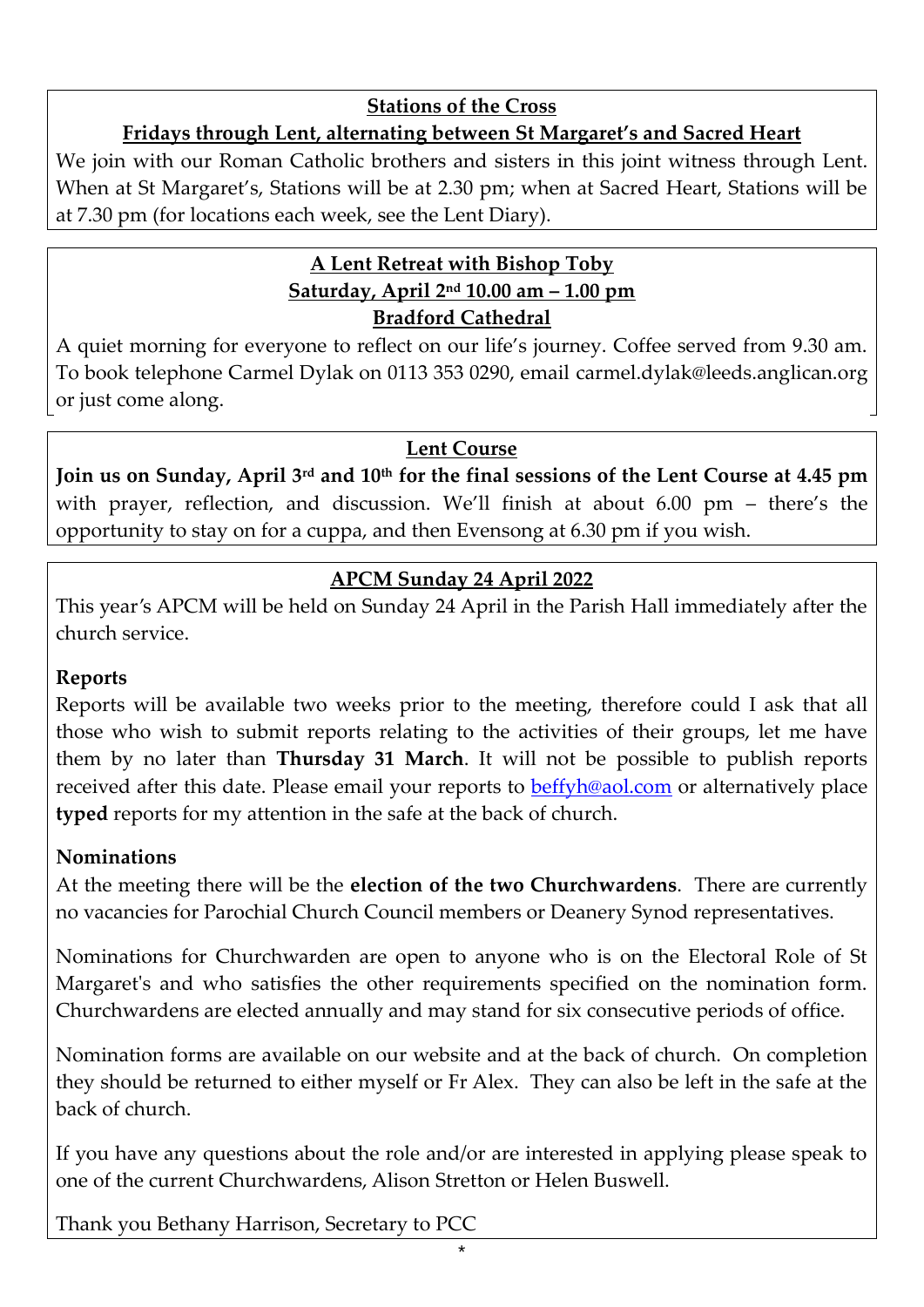The 2022 **Electoral Roll Revision** will take place from 20<sup>th</sup> March to 3rd April 2022. If your name has been added to the roll since 2019, you do not need to do anything. If you are not on the current electoral roll please consider adding your name this year. Joining the electoral roll means that you can vote at the APCM and it makes you eligible to stand for PCC and other church committees. It is also a way of demonstrating your ongoing commitment to the life and work of St Margaret's. Application forms are available at the back of church. Please complete and leave in the box provided.

# **DIARY DATES**

### **Emergency First Aid Awareness Session Thursday, March 31st at 7.30 pm**

A member of St John Ambulance will be running an Emergency First Aid course in the hall at 7.30 pm on Thursday, March 31<sup>st</sup>. Anyone is welcome although we particularly invite people involved in voluntary roles within St Margaret's to attend. If you would like to attend, please contact Vickie no later than Monday, March 28th. The course covers the following:

Patient care and communication; observations; primary survey;

making an emergency call; recovery position;

Sign of Heart attack vs cardiac arrest; CPR; choking; severe bleeds; using an AED;

COVID-19 advice in terms of first aid; using the right medical service

# **Organ Recital**

### **Friday, April 1st at 12.30 pm**

The recital on April 1st is a tribute to the late **Dr Francis Jackson** CBE, who died well into his 105th year in January. I first knew Francis as a student in 1970 when he gave me a lesson on some of my MusB repertoire (the Liszt BACH prelude and fugue) on the organ of York Minster (they were working on a major restoration scheme at the Minster at the time, so the organ was swathed in an enormous polythene bag). I shall play three fairly recent works which date from well after his retirement from the Minster in 1982. The Prelude on East Acklam (a hymn-tune of his own named after the village where he retreated after leaving York) dates from 1984, the Scherzo amabile op 92 from 1993 and the Reverie (on a theme Ravel produced for Dupre to improvise on) dates from 2005. That year he and I appeared in Leeds Parish Church together in a concert entitled 'The Composer Conducts', in which we both directed our own music with the St Peter's Singers, accompanied by Simon Lindley. Dr Jackson was then a very sprightly 88; I was hobbling around on crutches, having recently broken a leg. The remainder of the recital is of music by two of my favourite English composers of the 20th century, Alfred **Hollins** (Christmas Cradle Song and Trumpet Minuet) and Herbert **Howells** (two early Rhapsodies from the Great War years).